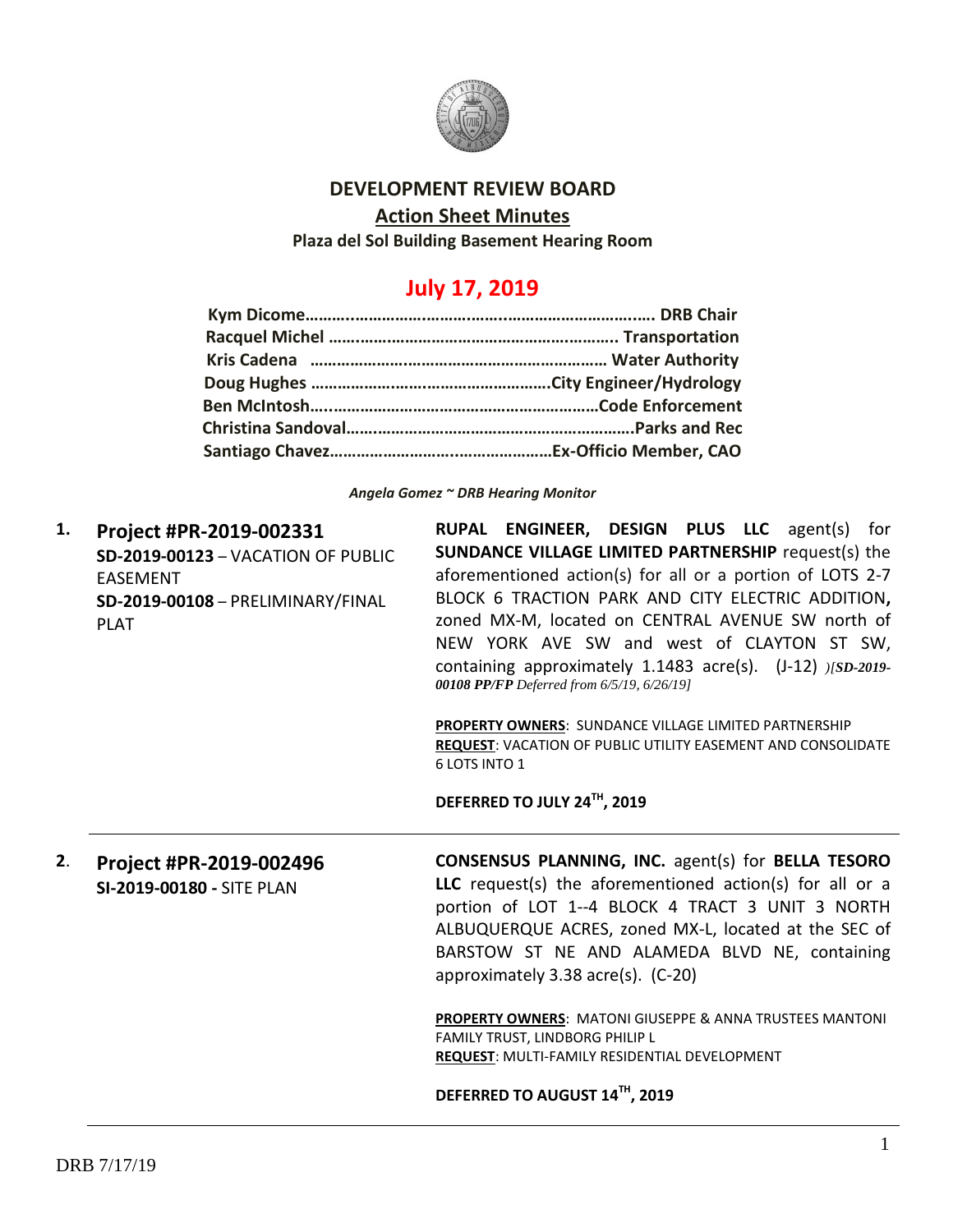| 3. | Project #PR-2018-001670<br>SI-2019-00181 - SITE PLAN<br>r,                                                                                                               | <b>CONSENSUS PLANNING agent(s) for AMERCO REAL ESTATE</b><br><b>COMPANY</b> request(s) the aforementioned action(s) for all<br>or a portion of TRACT C OF ALEXANDER CENTER, zoned MX-<br>M, located at 4 <sup>TH</sup> STREET NW AND CUTLER AVE NW,<br>containing approximately 2.5277 acre(s). (H-14)<br>PROPERTY OWNERS: KAPLAN 4TH STREET LLC<br><b>REQUEST: SELF STORAGE FACILITY</b><br>DEFERRED TO AUGUST 14™, 2019 |
|----|--------------------------------------------------------------------------------------------------------------------------------------------------------------------------|---------------------------------------------------------------------------------------------------------------------------------------------------------------------------------------------------------------------------------------------------------------------------------------------------------------------------------------------------------------------------------------------------------------------------|
| 4. | Project #PR-2019-002274                                                                                                                                                  | <b>CARTESIAN SURVEY'S INC agent(s) for TROYER HOMES</b>                                                                                                                                                                                                                                                                                                                                                                   |
|    | VA-2019-00228 - PAVEMENT WAIVER<br>VA-2019-00236 - SIDEWALK WAIVER<br>VA-2019-00237 - RIGHT-OF-WAY WAIVER<br>SD-2019-00129 - PRELIMINARY/FINAL<br><b>PLAT</b>            | request(s) the aforementioned action(s) for all or a portion<br>of TRACTS 178B-2 & 177B-2A OF MRGCD MAP #35, zoned<br>R-A, located on CAMILLO LANE NW between GABALDON RD<br>NW and LEONORA DR NW, containing approximately .22<br>$\arccos(5)$ . (H-12)                                                                                                                                                                  |
|    | e n                                                                                                                                                                      | PROPERTY OWNERS: TRUJILLO DAVID R & JANE M<br><b>REQUEST: CONSOLIDATE 2 TRACTS INTO 1 TRACT</b>                                                                                                                                                                                                                                                                                                                           |
|    |                                                                                                                                                                          | IN THE MATTER OF THE AFOREMENTIONED APPLICATION,<br>BEING IN COMPLIANCE WITH ALL APPLICABLE REQUIREMENTS<br>OF THE DPM AND THE IDO, THE DRB HAS APPROVED THE<br>WAIVERS AS SHOWN ON EXHIBIT IN THE PLANNING FILE, AND<br>HAS APPROVED THE PRELIMINARY/FINAL PLAT.                                                                                                                                                         |
| 5. | Project #PR-2019-001948<br>(1003612/1003523/1000599)<br>SD-2019-00006 - PRELIMINARY/FINAL<br><b>PLAT</b><br><b>SD-2019-00007 - VACATION OF PUBLIC</b><br><b>EASEMENT</b> | THE GROUP agent(s) for NAZISH LLC request(s) the<br>aforementioned action(s) for all or a portion of TRACT A<br>PLAT OF PRIMA ENTRADA, zoned PC, located on SONTERRO<br>AV NW, east of $98^{TH}$ ST NW and north of I-40, containing<br>approximately 0.71 acre(s). (H-9) [Deferred from 1/16/19, 4/17/19]                                                                                                                |
|    | N.                                                                                                                                                                       | <b>PROPERTY OWNERS: NAZISH LLC</b><br>REQUEST: VACATE A TEMP DRAINAGE EASEMENT AND REPLAT<br><b>EXISTING TRACT INTO 7 LOTS</b>                                                                                                                                                                                                                                                                                            |
|    |                                                                                                                                                                          | DEFERRED TO NOVEMBER 6TH, 2019                                                                                                                                                                                                                                                                                                                                                                                            |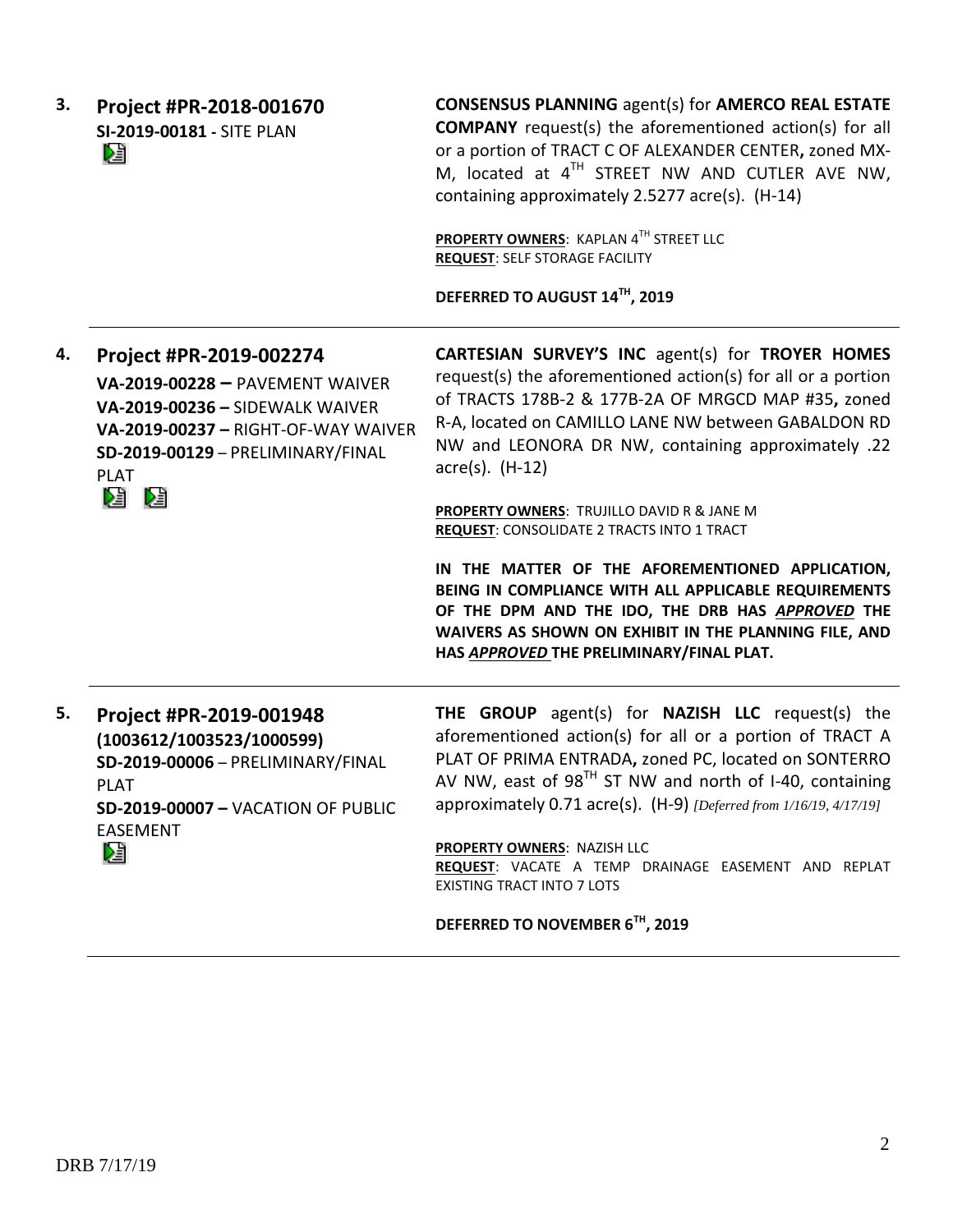| 6. | Project #PR-2019-002485<br>SD-2019-00110 - VACATION OF PUBLIC<br><b>RIGHT OF WAY</b><br>N | <b>WILSON &amp; COMPANY</b> agent(s) for APS request(s) the<br>aforementioned action(s) for all or a portion of SAN MATEO<br>PLACE located south of CUTLER AVE NE and north of I-40,<br>containing approximately 15,489 SF/.3638 acre(s).<br>(K-<br>9)[Deferred from 6/26/19, 7/10/19]                                                                                          |
|----|-------------------------------------------------------------------------------------------|---------------------------------------------------------------------------------------------------------------------------------------------------------------------------------------------------------------------------------------------------------------------------------------------------------------------------------------------------------------------------------|
|    |                                                                                           | PROPERTY OWNERS: CITY OF ALBUQUERQUE<br><b>REQUEST:</b> VACATION OF A PORTION OF SAN MATEO PL NE R/W                                                                                                                                                                                                                                                                            |
|    |                                                                                           | IN THE MATTER OF THE AFOREMENTIONED APPLICATION,<br>BEING IN COMPLIANCE WITH ALL APPLICABLE REQUIREMENTS<br>OF THE DPM AND THE IDO, THE DRB RECOMMENDS CITY<br>COUNCIL APPROVAL OF THE VACATION AS SHOWN ON EXHIBIT<br>B IN THE PLANNING FILE PER SECTION 14-16-6(K) OF THE IDO<br>WITH CONDITIONS FROM THE WATER AUTHORITY AND<br>HYDROLOGY.                                   |
|    |                                                                                           |                                                                                                                                                                                                                                                                                                                                                                                 |
| 7. | Project #PR-2019-001951<br>SD-2019-00097 - PRELIMINARY PLAT<br>V                          | WAYJOHN SURVEYING, INC. agent(s) for GODORI<br>INVESTMENTS LLC,<br>request(s) the aforementioned<br>action(s) for all or a portion of LOT 11N, BLOCK 11,<br>GUTIERREZ--OFIMIANO J LOWER TERRACE SUBDIVISION,<br>zoned MX-M, located at 4516 WYOMING BLVD NE north of<br>MONTOGOMERY BLVD NE, containing approximately<br>1.2392 acre(s). (F-19) [Deferred from 6/5/19, 7/10/19] |
|    |                                                                                           | PROPERTY OWNERS: GODORI INVESTMENTS LLC<br>REQUEST: CREATE 2 LOTS FROM ONE EXISTING LOT AND MAJOR<br><b>INFRASTRUCTURE IMPROVEMENTS</b>                                                                                                                                                                                                                                         |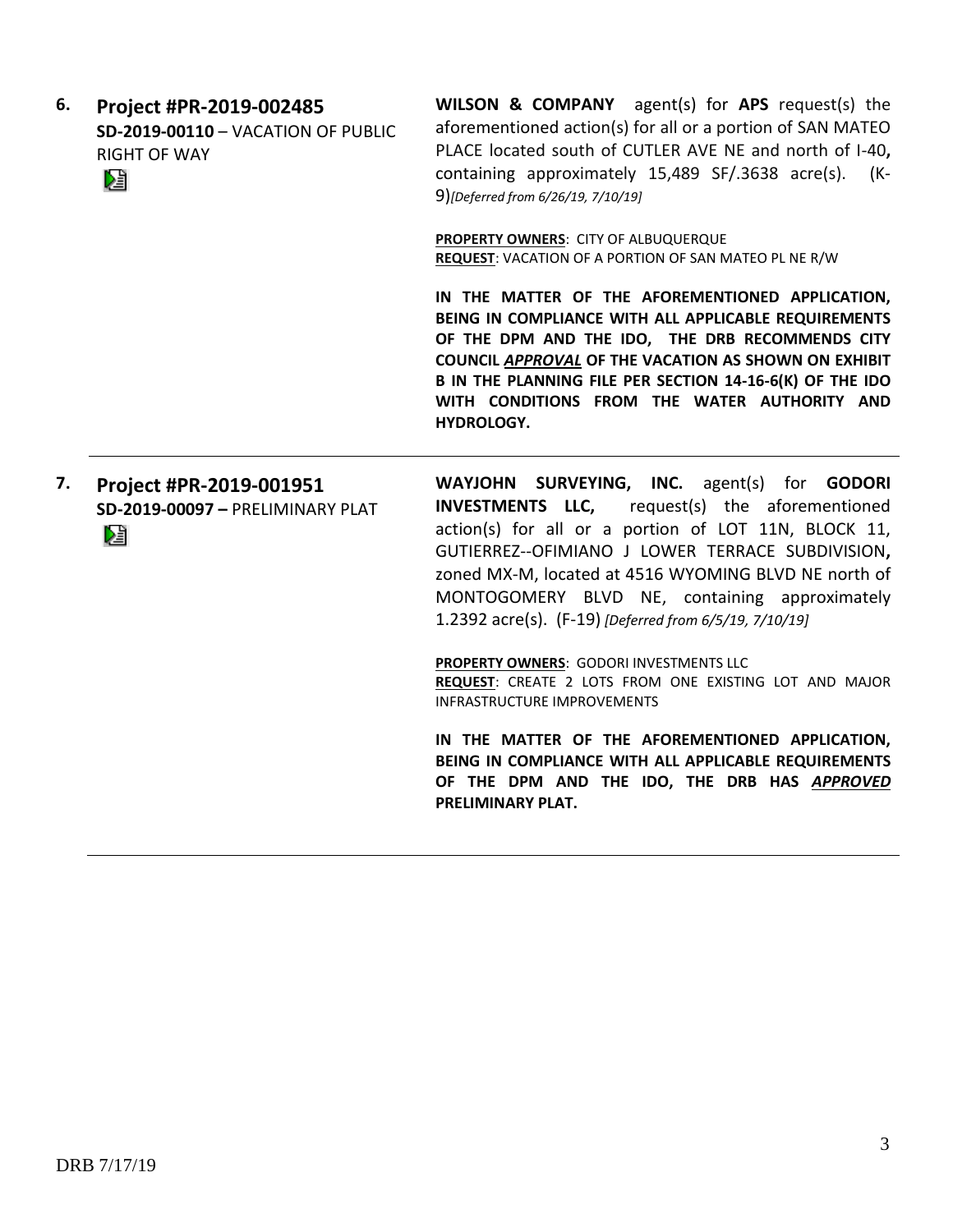| 8. | Project #PR-2019-002333          | <b>DON</b> |
|----|----------------------------------|------------|
|    | SD-2019-00104 - PRELIMINARY PLAT | afor       |
|    | DJ                               | and        |
|    |                                  | zone       |
|    |                                  | JUST       |

**BRIGGS PE** agent(s) for **JOHN LOWE** request(s) the ementioned action(s) for all or a portion of Lots 11A 12A, PARADISE HILLS INVESTMENT PROPERTIES UNIT 1, d M-XL, located at 5512/5516 BULGO AVE NW, west of IN DRIVE NW and east of LYONS BLVD NW, containing approximately 1.4123 acre(s). (B-11)*[Deferred from 6/19/19, 7/10/19]*

**PROPERTY OWNERS**: BUGLO PROPERTIES **REQUEST**: CONSOLIDATE 2 LOTS INTO 1

**IN THE MATTER OF THE AFOREMENTIONED APPLICATION, BEING IN COMPLIANCE WITH ALL APPLICABLE REQUIREMENTS OF THE DPM AND THE IDO AND WITH THE SIGNING OF THE INFRASTRUCTURE LIST DATED JULY 17, 2019 THE DRB HAS**  *APPROVED* **PRELIMINARY PLAT.**

**9. Project #PR-2019-002042 (1002822, 1001450) SD-2019-00109 -** PRELIMINARY PLAT Dà

**MARK GOODWIN & ASSOCIATES, PA** agent(s) for **SOLARE COLLEGIATE FOUNDATION** request(s) the aforementioned action(s) for all or a portion of TRACTS 12-B-1**,** BULK LAND PLAT FOR EL RANCHO GRANDE UNIT 1**,** zoned MX-M, located at the NWC of GIBSON BLVD SW AND BARBADOS AVE SW, containing approximately 10.9992 acre(s). (M-9)*[Deferred from 6/19/19, 7/10/19]*

**PROPERTY OWNERS**: SOUTH BAY INVESTMENTS **REQUEST**: SUBDIVIDE 1 TRACT INTO 2

**IN THE MATTER OF THE AFOREMENTIONED APPLICATION, BEING IN COMPLIANCE WITH ALL APPLICABLE REQUIREMENTS OF THE DPM AND THE IDO AND WITH THE SIGNING OF THE INFRASTRUCTURE LIST DATED JULY 17, 2019 THE DRB HAS**  *APPROVED* **PRELIMINARY PLAT.**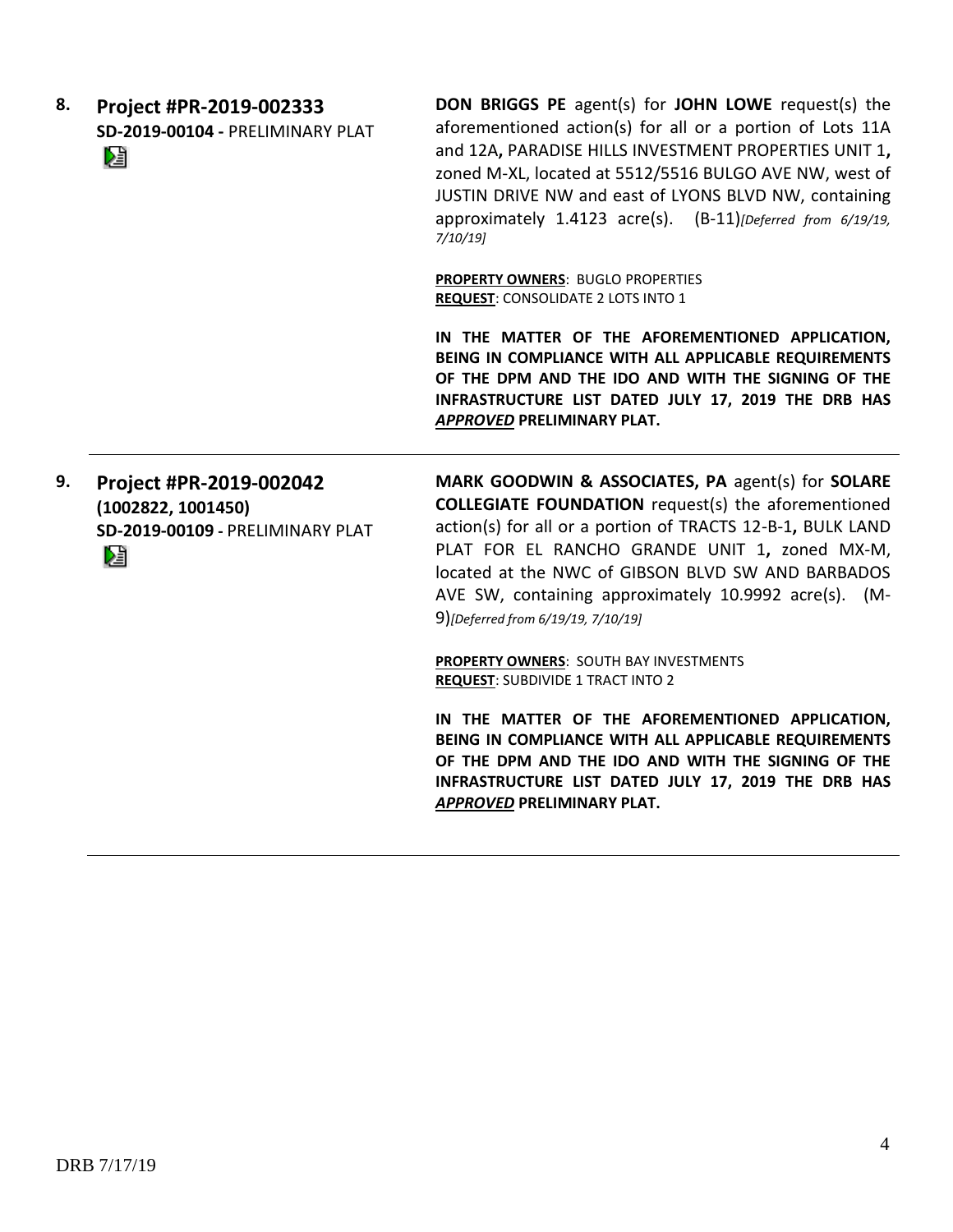**10. Project #PR-2019-001579 SI-2019-00164 –** SITE PLAN

Dà

**HUITT ZOLLARS, INC.** agent(s) for **WINROCK PARTNERS, LLC** request(s) the aforementioned action(s) for all or a portion of PARCEL A-1-A-1-B SUBD PLAT TRS A-1-A-1-A & A-1-A-1-B WINROCK CENTER ADDN, PARCEL A-2 AND A-3 PLAT OF PARCELS A-1 THRU A-3 & PARCEL C-2A WINROCK CENTER ADDN + PARCEL C-2A1 SUBD PLAT PARCEL C-2A1 & C-2A2 WINROCK CENTER ADDN, PARCEL E1A WINROCK CENTER ADDITION, PARCEL D1A WINROCK CENTER ADDN REPLAT OF PARCEL D1 WINROCK CENTER ADDN AND PARCEL A-1-A-1-A-1-A WINROCK CENTER ADDITION, zoned MX-H, located at 2100 LOUISIANA BLVD NE, containing approximately 83.00 acre(s). (J-19)*[Deferred from 6/26/19]*

**PROPERTY OWNERS**: WINROCK C/O DILLARDS **REQUEST**: DRB SITE PLAN FOR ROADWAY B AND MASTER SITE PLAN

**IN THE MATTER OF THE AFOREMENTIONED APPLICATION, BEING IN COMPLIANCE WITH ALL APPLICABLE REQUIREMENTS OF THE DPM AND THE IDO, THE DRB HAS** *APPROVED* **THE SITE PLAN. FINAL SIGN-OFF IS DELEGATED TO: PLANNING FOR HYDROLOGY COMMENTS AND FOR THE INFRASTRUCTURE IMPROVEMENTS AGREEMENT (IIA).**

*MINOR CASES*

**11. Project #PR-2018-001695 (1003445) SD-2019-00124** – VACATION OF PRIVATE **EASEMENT** 

**TERRA LAND SURVEYS LLC** agent(s) for **NOVUS PROPERTIES LLC** request(s) the aforementioned action(s) for all or a portion of TRACTS C, F + G PLAT OF FOUNTAIN HILLS PLAZA SUBDIVISION**,** zoned NR-C, located at 4584 NUNZIO AV NW, north of PASEO DEL NORTE NW and west of EAGLE RANCH RD NW, containing approximately 4.6606 acre(s). (C-12)

**PROPERTY OWNERS**: NOVUS PROPERTIES LLC **REQUEST**: VACATE EASEMENTS

**IN THE MATTER OF THE AFOREMENTIONED APPLICATION, BEING IN COMPLIANCE WITH ALL APPLICABLE REQUIREMENTS OF THE DPM AND THE IDO, THE DRB HAS** *APPROVED* **THE VACATION AS SHOWN ON EXHIBIT B IN THE PLANNING FILE PER SECTION 14-16-6(K) OF THE IDO WITH CONDITIONS FROM TRANSPORTATION AND HYDROLOGY.**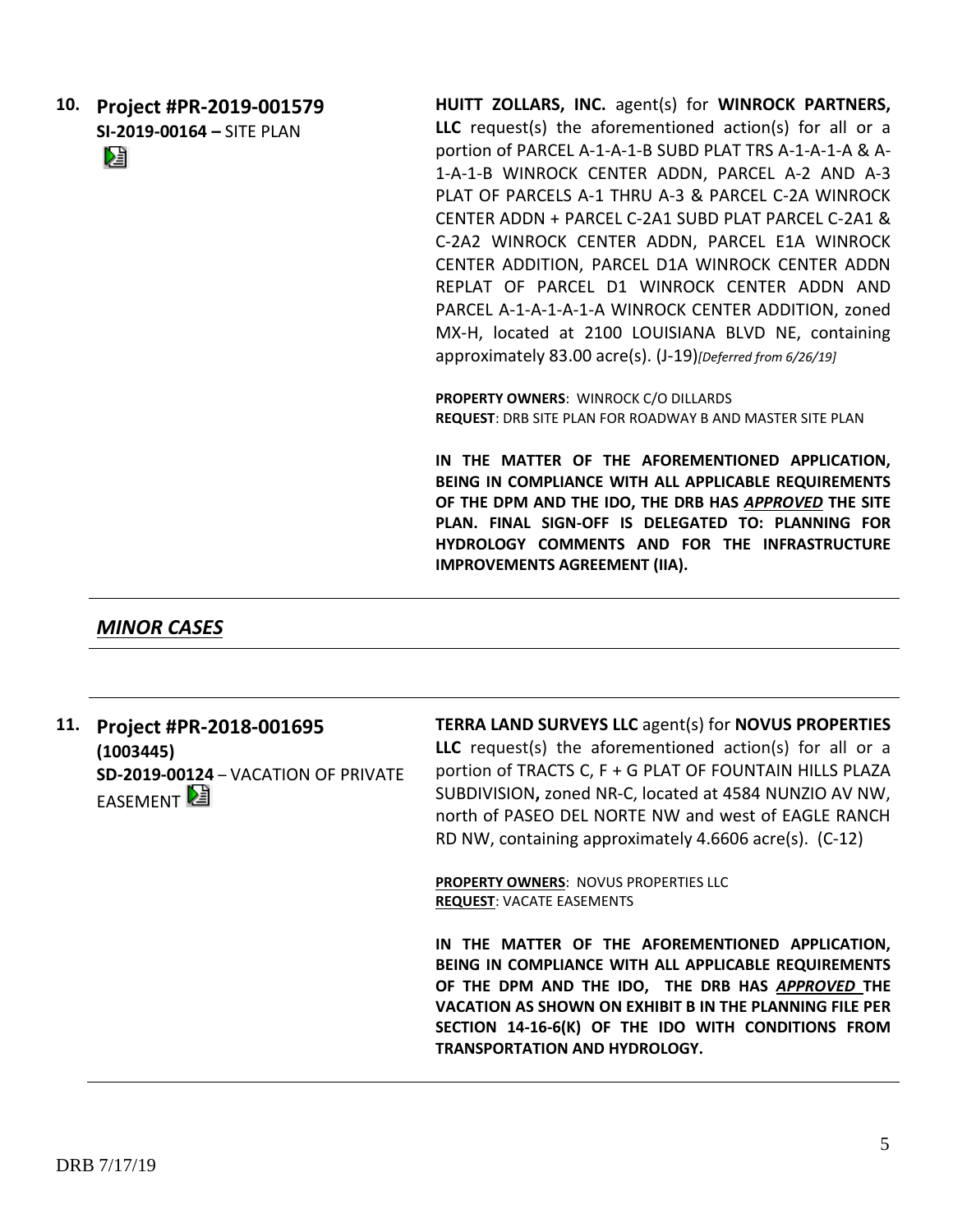## *SKETCH PLAT*

**12. Project #PR-2019-002606 (1000899) PS-2019-00060** – SKETCH PLAT Dă

**ARCH + LAND USE CONSULTANTS** agent(s) for **MESA VIEW UNITED METHODIST CHURCH** request(s) the aforementioned action(s) for all or a portion of TRACTS 27- A-2 AND 27-A-1 TAYLOR RANCH SUBDIVISION**,** zoned MX-L, located at NEC of MONTANO RD NW and TAYLOR RANCH RD NW, containing approximately 8.0 acre(s). (E-11)

**PROPERTY OWNERS**: MESA VIEW UNITED METHODIST CHUINC A NM NON-PROFIT CORP **REQUEST**: REPLAT OF 2 EXISTING LOTS INTO 2 NEW LOTS

**THE SKETCH PLAT WAS REVIEWED AND COMMENTS WERE PROVIDED**

**13. Project #PR-2019-002608 (1009036, 1008042) PS-2019-00062** – SKETCH PLAT ≽≣

**ARCH + LAND USE CONSULTANTS** agent(s) for **TANAGER COMPANY** request(s) the aforementioned action(s) for all or a portion of LOTS 6-12 INCLUSIVE IN BLOCK 17 OF THE PARIS ADDITION, zoned NR-GM, located at NEC of 1<sup>ST</sup> st nw and KINLEY AVE NW, containing approximately 1.0 acre(s).  $(J-14)$ 

**PROPERTY OWNERS**: SUNWEST BANK TRUST FOR CE LS & LS BLAUGUND C/O TANGER CO & TANGER COMPANY **REQUEST**: LOT CONSOLIDATION OF 7 EXISTING LOTS INTO 3 LOTS

**THE SKETCH PLAT WAS REVIEWED AND COMMENTS WERE PROVIDED**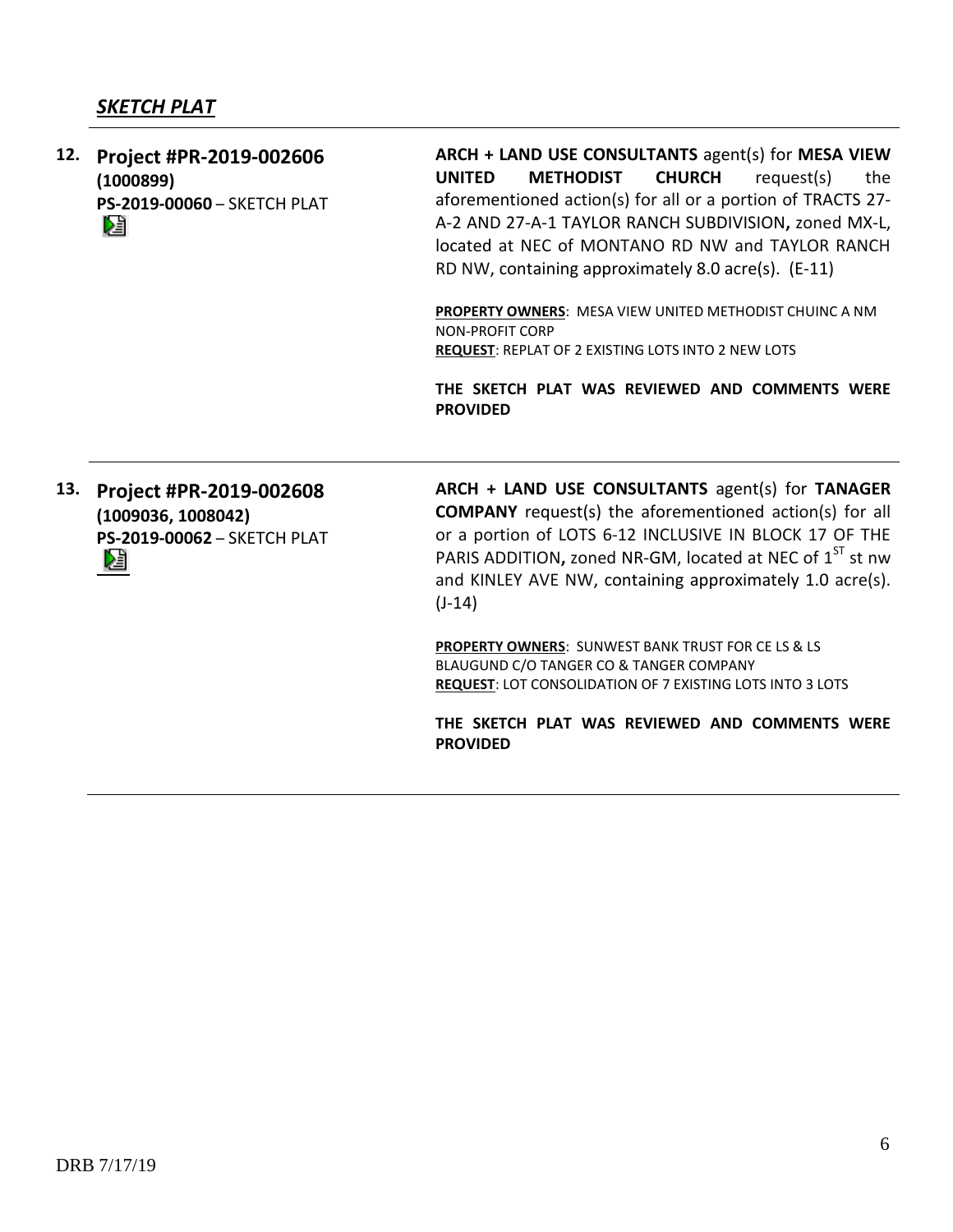**14. Project #PR-2019-002610 (1004236, 1008492) PS-2019-00063** - SKETCH PLAT

**JOSHUA SKARSGARD** agent(s) for **MCHT, LLC** request(s) the aforementioned action(s) for all or a portion of NORTHEASTERLY PORTION LOT 25 & LOT 26-B ALVARADO GARDENS UNIT 1, zoned R-A, located south of CAMBELL FARM LN NW and west of GREIGOS DRAIN, containing approximately 0.116 acre(s). (G-13)

**PROPERTY OWNERS**: MCHT, LLC

**REQUEST**: CONSOLIDATION OF 2 RESIDENTIAL LOTS INTO 1 RESIDENTIAL LOT

**THE SKETCH PLAT WAS REVIEWED AND COMMENTS WERE PROVIDED**

**ARCH + LAND USE CONSULTANTS** agent(s) for **ELIZABETH 15. Project #PR-2019-002609 CARPENTER CURRIE** request(s) the aforementioned **PS-2019-00061**- SKETCH PLAT action(s) for all or a portion of LOT 14 FLORAL GARDENS**,**  Dă zoned R-1B, located on ROSE AVE NW south of FLORAL RD NW and west of RIO GRANDE BLVD NW, containing approximately 0.116 acre(s). (G-13) **PROPERTY OWNERS**: ELIZABETH CARPENTER CURRIE

**REQUEST**: CREATE 2 LOTS FROM 1 EXISTING LOT

**THE SKETCH PLAT WAS REVIEWED AND COMMENTS WERE PROVIDED**

**16. Project #PR-2019-002607 (1003373) PS-2019-00059** – SKETCH PLAT Dă

**ARCH + LAND USE CONSULTANTS** agent(s) for **JOHN O. PEARSON** request(s) the aforementioned action(s) for all or a portion of LOT 8-B PLAT OF LOTS 8-A & 8-B UNIT 1 ALVARADO, zoned R-A, located at east of RIO GRANDE BLVD NW and south of CANDELARIA RD NW, containing approximately 0.8967 acre(s). (G-13)

**PROPERTY OWNERS**: JOHN PEARSON **REQUEST**: CREATE 2 LOTS FROM 1 EXISTING LOT

**THE SKETCH PLAT WAS REVIEWED AND COMMENTS WERE PROVIDED**